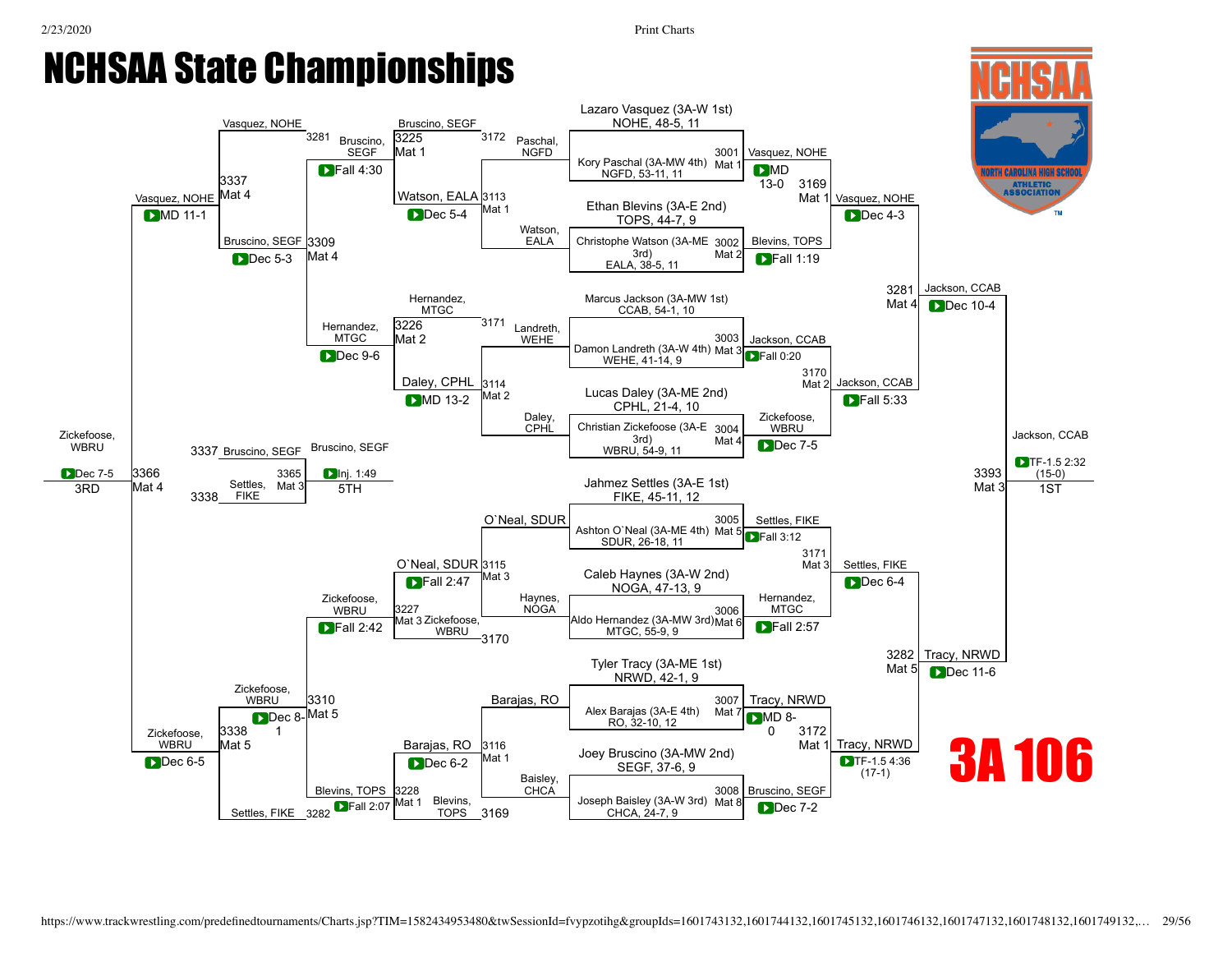### 2/23/2020 Print Charts NCHSAA State Championships [Baglio,](javascript:viewProfile(10371071)) CCAB [Baglio,](javascript:viewProfile(10371071)) CCAB <sup>3283</sup> Cottingham, [3229](javascript:openBoutSheet(18,) NOGA Cottingham, NOGA <sup>3176</sup> [Holandez](javascript:viewProfile(1720615132)), **CXML** [3339](javascript:openBoutSheet(25,) Mat 4 Mat 2 [Soe,](javascript:viewProfile(378371132)) CPHL [3117](javascript:openBoutSheet(10,) Mat 2 Dec 2-1

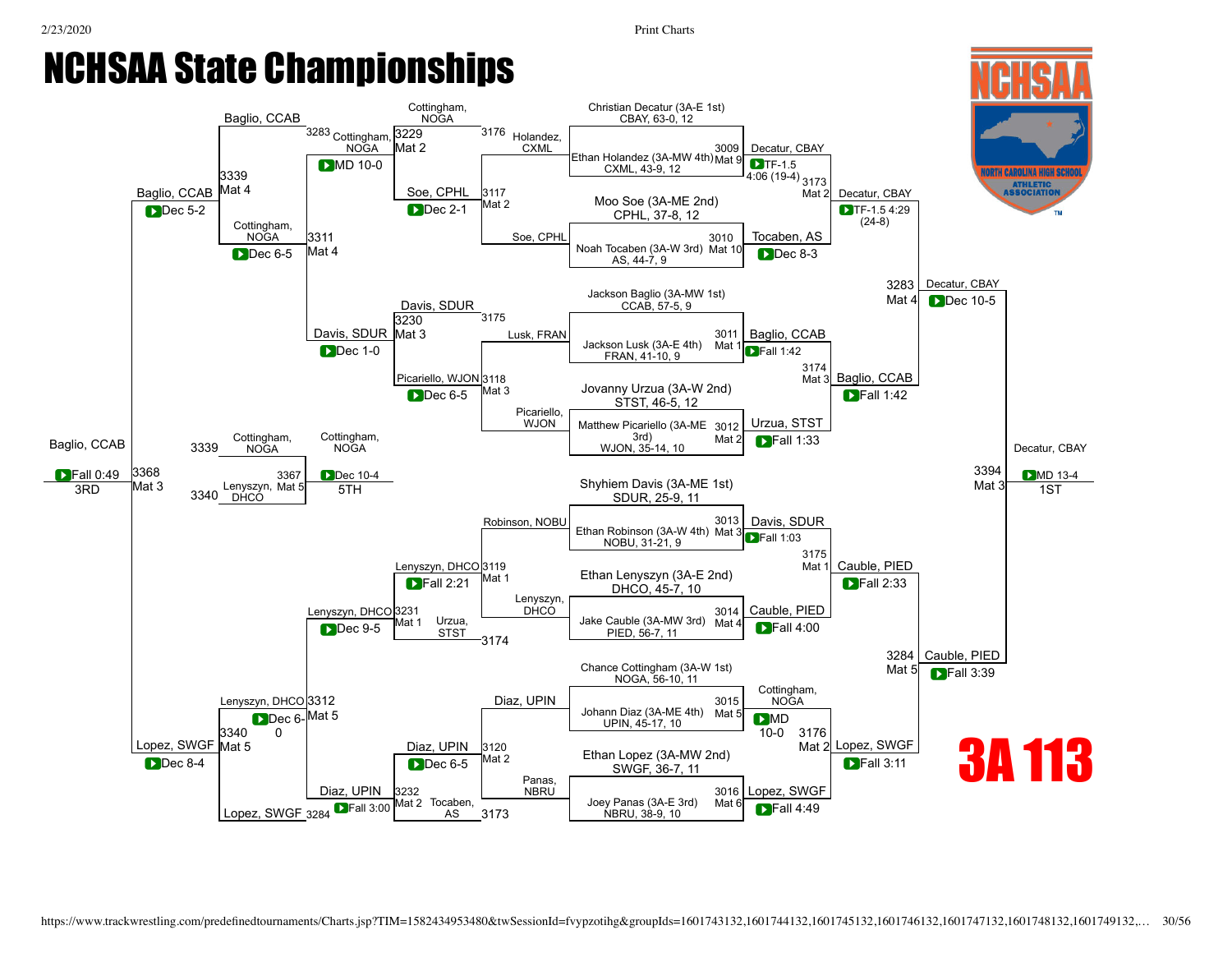## NCHSAA State Championships Baker, TOPS <sup>3285</sup> Barrett, CBAY Barrett, CBAY 3180 [Law](javascript:viewProfile(41109076)), NBRU [3233](javascript:openBoutSheet(18,)

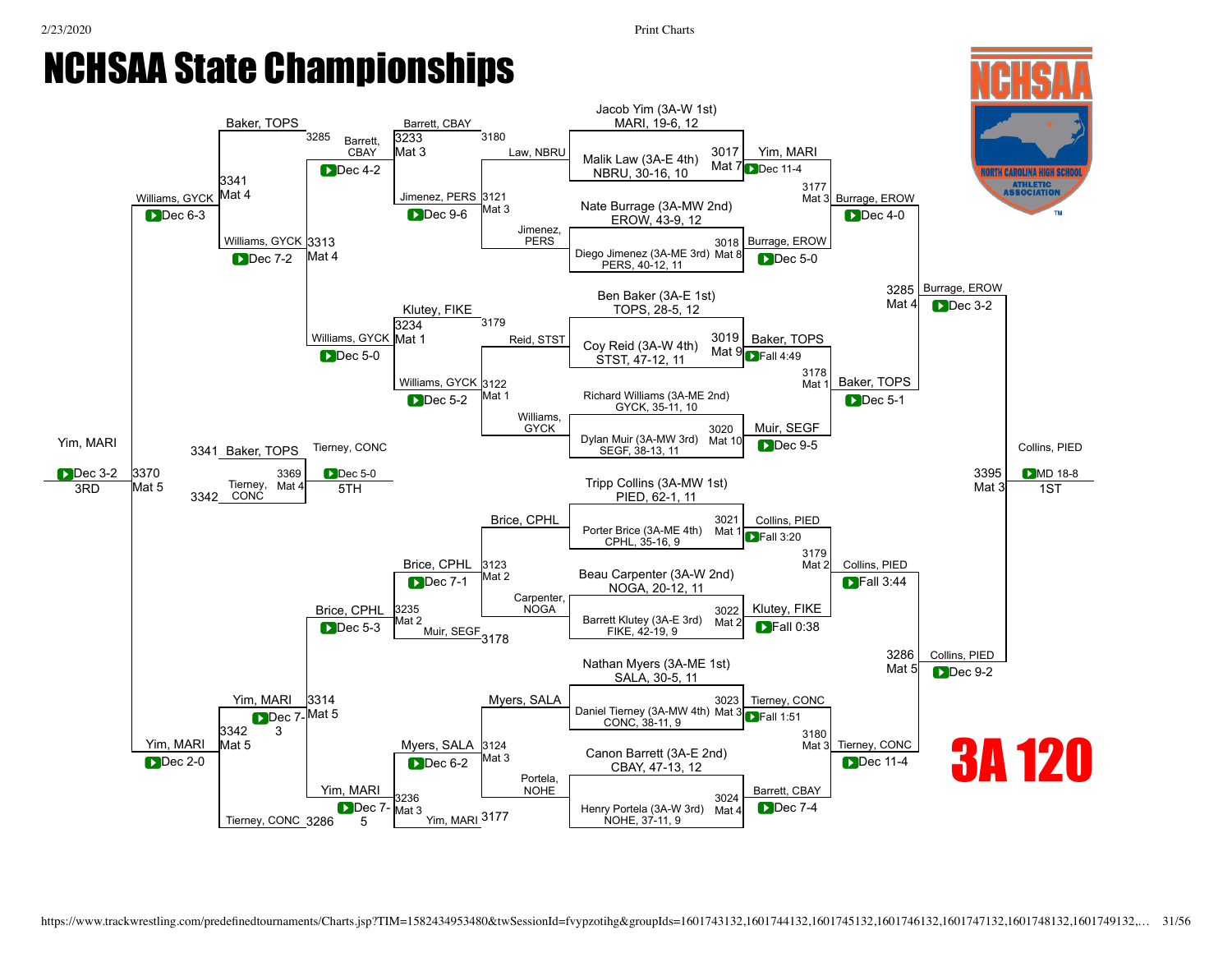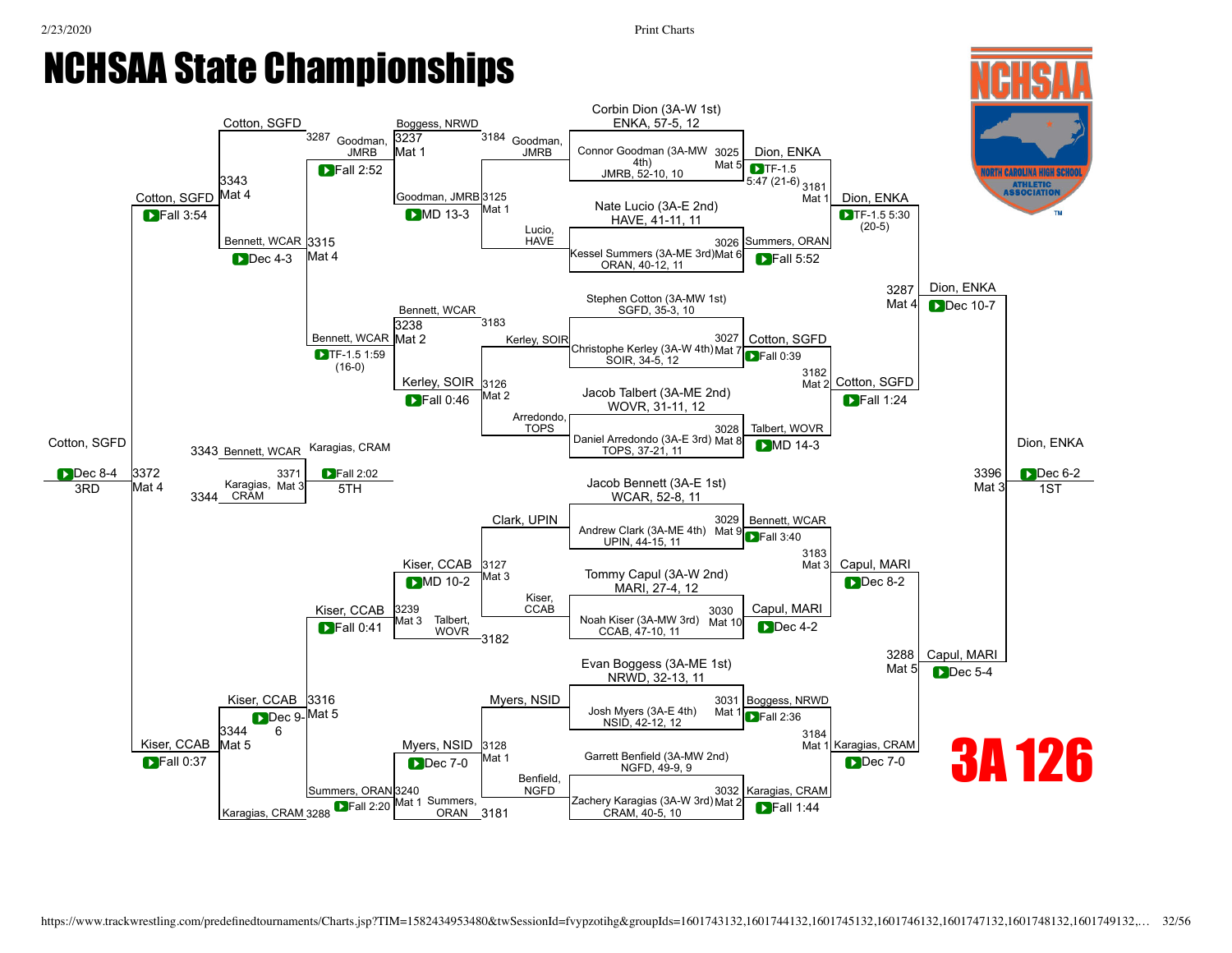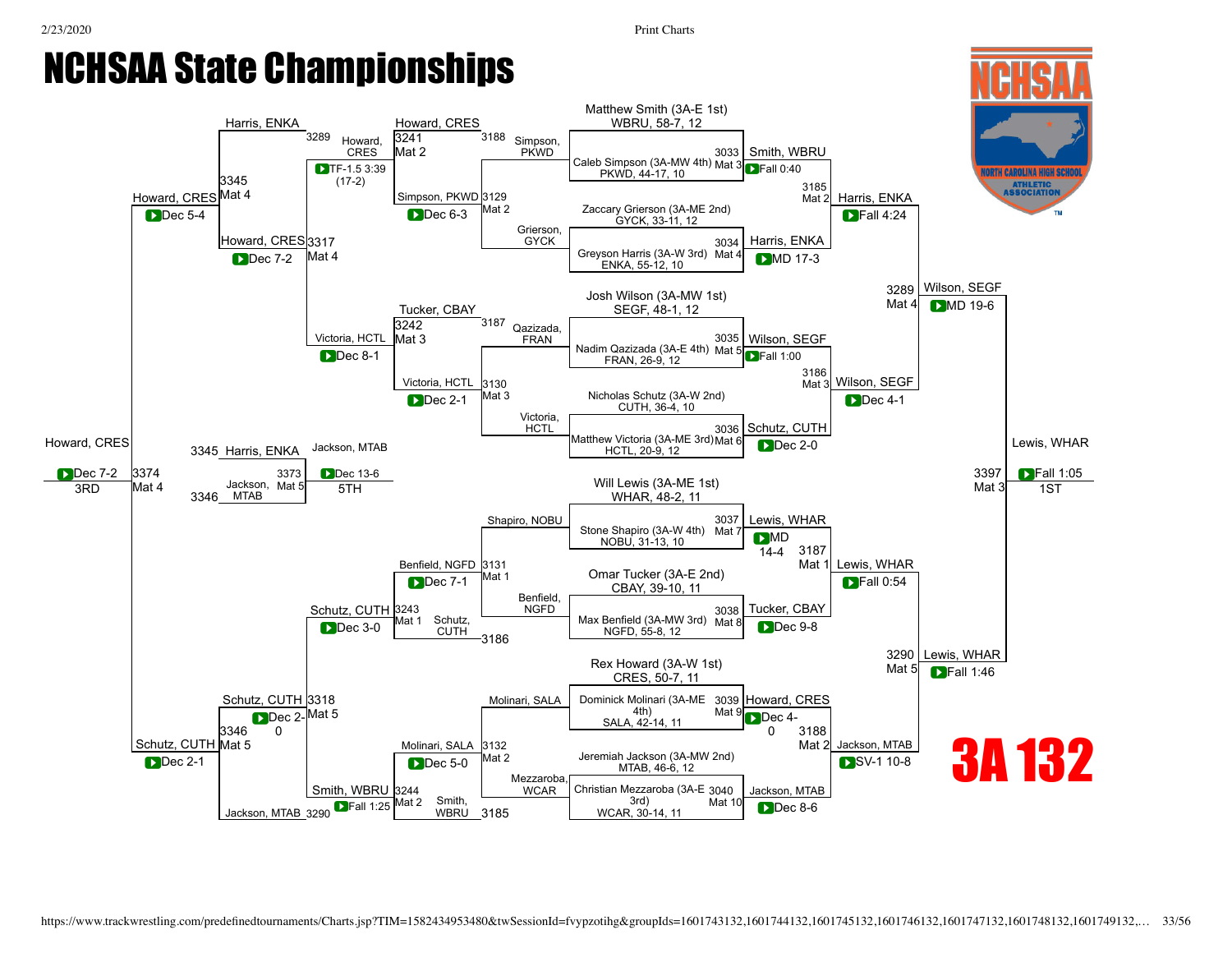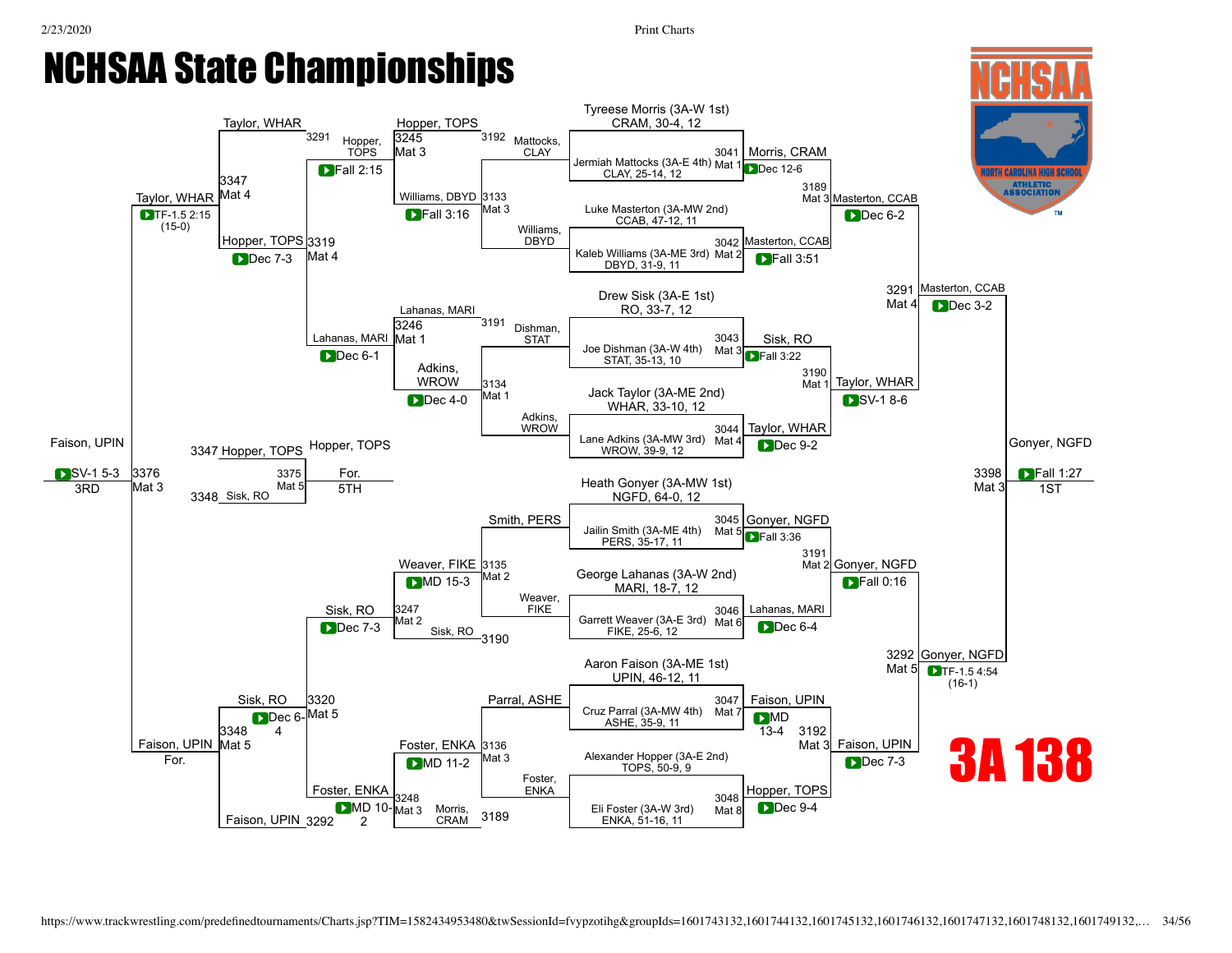### 2/23/2020 Print Charts NCHSAA State Championships [Canady](javascript:viewProfile(1097997096)), [Canady](javascript:viewProfile(1097997096)), **WOVR** 3293 Jones, DUDL Jones, DUDL <sup>3196</sup> Heyward, JMRB [3349](javascript:openBoutSheet(25,) Mat 3 [3249](javascript:openBoutSheet(18,) Mat 1

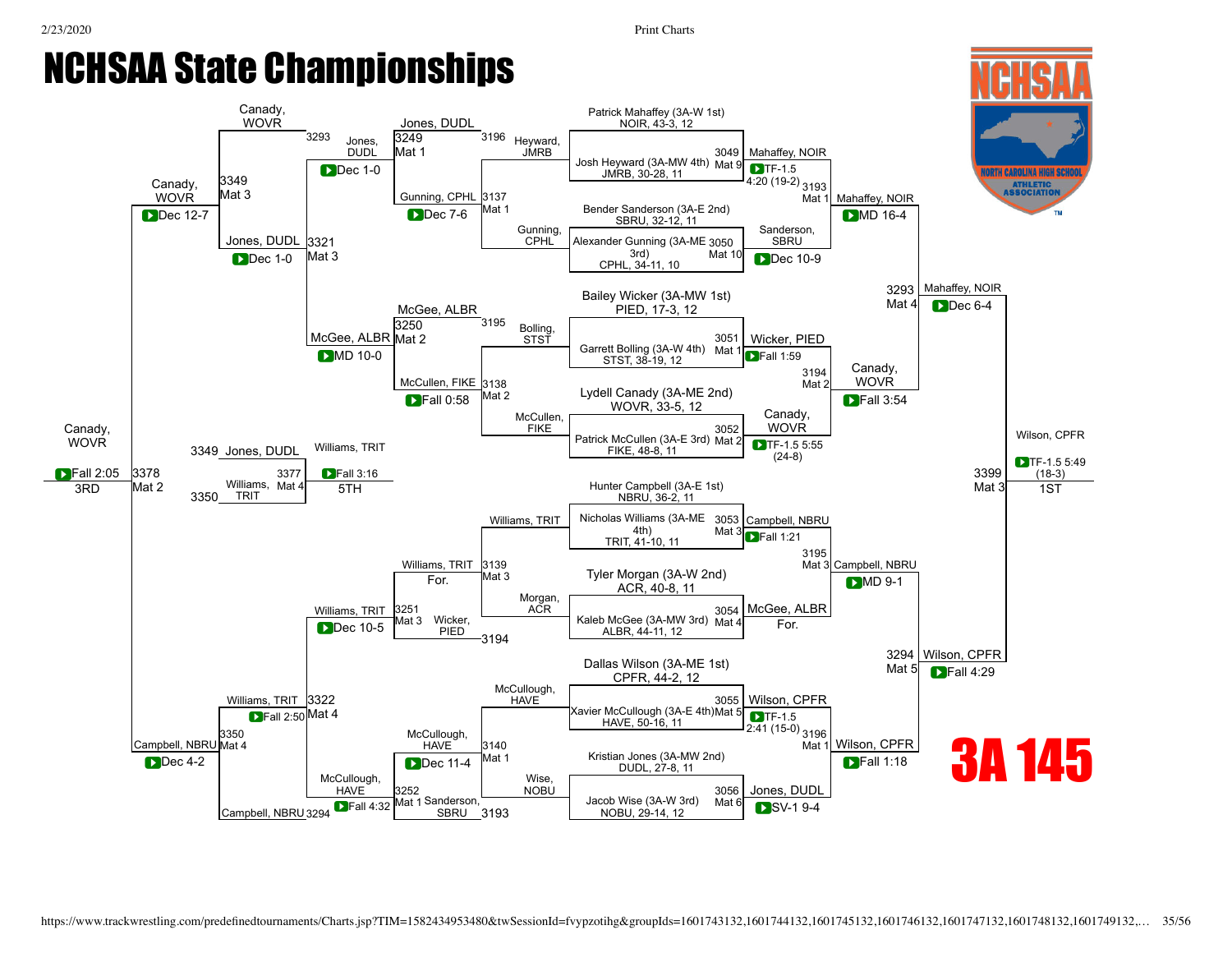1ST

#### NCHSAA State Championships Tyler [Hughes](javascript:viewProfile(794161132)) (3A-E 1st) [Bost](javascript:viewProfile(636051009)), EROW [Page](javascript:viewProfile(229932096)), FIKE CBAY, 61-0, 12 3295 [Swan](javascript:viewProfile(249703096)), [3253](javascript:openBoutSheet(18,) 3200 [Lambeth](javascript:viewProfile(1227106096)), **CUTH** Mat 2 ASHE [3057](javascript:openBoutSheet(1,) [Hughes,](javascript:viewProfile(794161132)) CBAY Luke [Lambeth](javascript:viewProfile(1227106096)) (3A-MW 4th) Mat 7<br>ASHE, 26-8, 10  $TRall 3:30$ TH CAROLINA HIGH SCI ASHE, 26-8, 10 [3351](javascript:openBoutSheet(25,) [3197](javascript:openBoutSheet(9,) **ATHLETIC**<br>ASSOCIATION Mat 5 [Bost,](javascript:viewProfile(636051009)) EROW [Swan,](javascript:viewProfile(249703096)) CUTH [3141](javascript:openBoutSheet(10,) Mat 2 [Hughes,](javascript:viewProfile(794161132)) CBAY Mat 2 Dawson [Thibodeau](javascript:viewProfile(441850132)) (3A-ME 2nd) **PUTB 8-6 PUTB 8-6 PUTB 8-6 PUTB 8-6 PUTB 8-6 PUTB 8-6 PUTB 8-6 PUTB 8-6 PUTB 8-6 PUTB 8-6 PUTB PUTB PUTB PUTB PUTB PUTB PUTB PUTB PUTB PUTB PUTB PUTB PUTB PUTB PUTB PUTB** DUTB 8-6 | Superior | Dec 8-2 Mat 2 Dawson Inibodeau (3A-ME 2nd)<br>PERS. 44-8. 11 **Dec 8-2 DFall 1:13** [Swan](javascript:viewProfile(249703096)), [Thibodeau,](javascript:viewProfile(441850132)) [Del](javascript:viewProfile(1552652096)) Rio, NBRU [3323](javascript:openBoutSheet(23,) CUTH [3058](javascript:openBoutSheet(2,)<br>Mat 8 PERS Dec 10-3 Mat 5 Mat 8 Mat 5 Dec 10-3  $\begin{bmatrix} \text{Mat } 5 \\ \text{Test } 20 \end{bmatrix}$   $\begin{bmatrix} \text{William Swan (3A-W 3r3) } \\ \text{CUTH 39-8 12} \end{bmatrix}$ **Dec** 10-3 CUTH, 39-8, 12 [3295](javascript:openBoutSheet(17,) [Hughes,](javascript:viewProfile(794161132)) CBAY Oren [Bost](javascript:viewProfile(636051009)) (3A-MW 1st) Mat 4 **D**Fall 1:13 EROW, 39-5, 11 Del [Rio,](javascript:viewProfile(1552652096)) NBRU 3199 [3254](javascript:openBoutSheet(19,) [Del](javascript:viewProfile(1552652096)) Rio, NBRU Mat 3  $\begin{array}{|c|c|c|c|c|}\n\hline\n\text{Duffy, HAVE} & \text{James} & \text{S059} & \text{Bost, EROW} \\
\hline\n\text{Duffy, HAVE} & \text{James} & \text{S059} & \text{S051, EROW} \\
\hline\n\end{array}$  $\begin{array}{|c|c|c|c|c|}\n\hline\n\text{Duffy, HAVE} & \text{James} & \text{S059} & \text{Bost, EROW} \\
\hline\n\text{Duffy, HAVE} & \text{James} & \text{S059} & \text{S051, EROW} \\
\hline\n\end{array}$  $\begin{array}{|c|c|c|c|c|}\n\hline\n\text{Duffy, HAVE} & \text{James} & \text{S059} & \text{Bost, EROW} \\
\hline\n\text{Duffy, HAVE} & \text{James} & \text{S059} & \text{S051, EROW} \\
\hline\n\end{array}$  $\begin{array}{|c|c|c|c|c|}\n\hline\n\text{Duffy, HAVE} & \text{James} & \text{S059} & \text{Bost, EROW} \\
\hline\n\text{Duffy, HAVE} & \text{James} & \text{S059} & \text{S051, EROW} \\
\hline\n\end{array}$  $\begin{array}{|c|c|c|c|c|}\n\hline\n\text{Duffy, HAVE} & \text{James} & \text{S059} & \text{Bost, EROW} \\
\hline\n\text{Duffy, HAVE} & \text{James} & \text{S059} & \text{S051, EROW} \\
\hline\n\end{array}$ [3059](javascript:openBoutSheet(3,)  $\begin{array}{|c|c|c|c|c|}\n\hline\n\text{Fall 2:39} & \text{Jame Duffy (3A-E 4th)} & \text{Mat 9}\n\hline\n\end{array}$  $\begin{array}{|c|c|c|c|c|}\n\hline\n\text{Fall 2:39} & \text{Jame Duffy (3A-E 4th)} & \text{Mat 9}\n\hline\n\end{array}$  $\begin{array}{|c|c|c|c|c|}\n\hline\n\text{Fall 2:39} & \text{Jame Duffy (3A-E 4th)} & \text{Mat 9}\n\hline\n\end{array}$  $\blacksquare$  Fall 2:39  $TF-1.5$ HAVE, 43-15, 11  $3:12$  (15-0)  $3198$ <br>Mat 3 [Keith](javascript:viewProfile(1018929096)), GYCK [3142](javascript:openBoutSheet(12,) [Bost,](javascript:viewProfile(636051009)) EROW  $\sum_{\text{DDC 9-3}}$  Mat 3  $\sum_{\text{DMC 47-11 11}}$  Tony [Torres](javascript:viewProfile(736222009)) (3A-W 2nd) Mat 3 **Dec 9-3** Dec 6-2 ENKA, 47-11, 11 [Keith,](javascript:viewProfile(1018929096)) **GYCK** [3060](javascript:openBoutSheet(4,)<br>Mat 10 [Torres](javascript:viewProfile(736222009)), ENKA Jalen [Keith](javascript:viewProfile(1018929096)) (3A-ME 3rd) Mat <sup>10</sup> [Torres](javascript:viewProfile(736222009)), ENKA [Hughes](javascript:viewProfile(794161132)), CBAY [Bost,](javascript:viewProfile(636051009)) EROW **Dec** 10-4 3351 [Del](javascript:viewProfile(1552652096)) Rio, NBRU GYCK, 40-11, 12 **D**Dec 5-3 ▶ Dec 5-3 3380  $\frac{3379}{500}$  For.  $\frac{1}{2}$  For  $\frac{1}{2}$  is the contract of 2.0 ME 1st)  $\frac{1}{2}$  3400 **D** F [3380](javascript:openBoutSheet(28,) [3379](javascript:openBoutSheet(27,)<br>Mat For. [3400](javascript:openBoutSheet(29,)  $\blacksquare$ Fall 5:29  $\frac{1}{100}$  Jonathan Ross (3A-ME 1st) Mat 4 [Torres](javascript:viewProfile(736222009)),  $3RD$  Mat  $4 \qquad 3550$  FNIXA Mat  $3 \qquad 5TH$ Mat 3 **ENKA** 3352 UPIN, 53-3, 12 [Bartholome](javascript:viewProfile(955060096)), [3061](javascript:openBoutSheet(5,) MARI Ross, UPIN Sam [Bartholomew](javascript:viewProfile(955060096)) (3A-W 4th) Mat 1  $TF-1.5$ MARI, 27-16, 10 3:18 (15-0) [3199](javascript:openBoutSheet(13,) [Dixon](javascript:viewProfile(243905132)), SWGF [3143](javascript:openBoutSheet(14,) Mat Ross, UPIN Yoel Del [Rio](javascript:viewProfile(1552652096)) (3A-E 2nd) Mat 1  $\blacksquare$ Fall 4:15  $\bullet$  Fall 4:15  $\quad$ Mat 1  $\quad$  NBRU, 41-8, 11 **Dec** 7-6 [Dixon,](javascript:viewProfile(243905132)) SWGF [Del](javascript:viewProfile(1552652096)) Rio, NBRU [Torres](javascript:viewProfile(736222009)), ENKA [3255](javascript:openBoutSheet(21,) [3062](javascript:openBoutSheet(6,)<br>Mat 2 MD 12-4 Mat 1 Torres,<br>MD 12-4 Mat 2 FNKA<br>SWGF 37-12 12 Mat 1 [Torres,](javascript:viewProfile(736222009))  $\text{SW}$ D 12-4  $\begin{bmatrix} \text{Mat 1} & \text{Iories,} \\ \text{ENKA} & \text{CASR} \end{bmatrix}$  is the swgF, 37-12, 12 Dec 7-0 ENKA 3198 [3296](javascript:openBoutSheet(20,) [Baynard](javascript:viewProfile(522992096)), WEHE Stephen [Baynard](javascript:viewProfile(522992096)) (3A-W 1st) Mat 5 **Dec 6-5** WEHE, 45-5, 12 [Torres,](javascript:viewProfile(736222009)) ENKA [3324](javascript:openBoutSheet(24,) [Pamplin,](javascript:viewProfile(1914197096)) SDUR | Raymond Pamplin (3A-ME 3063 | [Baynard](javascript:viewProfile(522992096)), WEHE 4th) Mat 3 Dec 7-Mat<sub>3</sub> Dec 7-<sup>Mat 3</sup> and 5 and 5 and 5 and 5 and 5 and 5 and 5 and 5 and 5 and 5 and 5 and 5 and 5 and 5 and 5 and 5 and 5 and 5 and 5 and 5 and 5 and 5 and 5 and 5 and 5 and 5 and 5 and 5 and 5 and 5 and 5 and 5 and 5 and 5 and **D**Fall 2:59 [3352](javascript:openBoutSheet(26,) 4 [3200](javascript:openBoutSheet(15,)<br>Mat 2 Ross, UPIN Mat 3 [Baynard,](javascript:viewProfile(522992096)) WEHE 3A 152 [Locklear,](javascript:viewProfile(1942229009)) PIED [3144](javascript:openBoutSheet(16,) Colby [Locklear](javascript:viewProfile(1942229009)) (3A-MW 2nd) Mat 2  $\bigcup_{\text{PLD}}$  MD 11-2  $\bigcup_{\text{PLD}}$  and  $\bigcup_{\text{PLD}}$  Fall 1:31  $\bigcup_{\text{MLD}}$  Mat 2  $\bigcup_{\text{PLD}}$  Colby Locklear (3A-MW 2nd) **DFall 1:31** Dec 3-1 MD 11-2 **COLOR PROPERTY ASSESS**<br>PIED, 50-16, 11 PIED, 50-16, 11 [Thibodeau,](javascript:viewProfile(441850132)) [Locklear](javascript:viewProfile(1942229009)), PERS PIED [Page,](javascript:viewProfile(229932096)) FIKE

Ross, UPIN 3296

**D**MD 11 2

Vincent [Page](javascript:viewProfile(229932096)) (3A-E 3rd) FIKE, 31-9, 11

[3064](javascript:openBoutSheet(8,) Mat 4

**D**Dec 9-5

**[3256](javascript:openBoutSheet(22,)**<br>2 **MD 11-** Mat 2 [Thibodeau](javascript:viewProfile(441850132)), 3197 Vincent Page (3A-E 3rd) Mat 4<br>2 **PERS** 3197 FIKE, 31-9, 11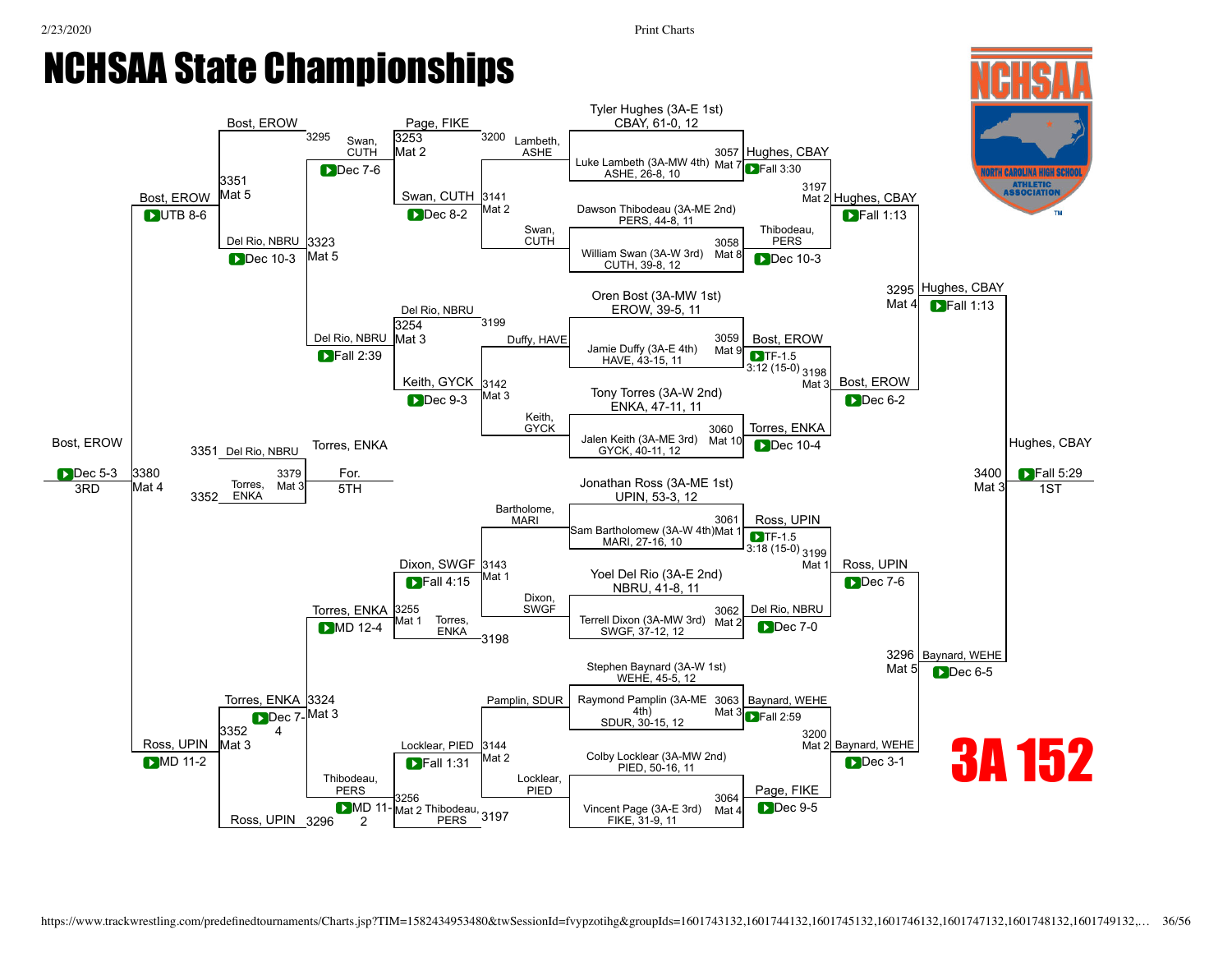

NOIR, 44-3, 12

[Artz](javascript:viewProfile(1348857096)), ENKA 3298

3

CPFR

3201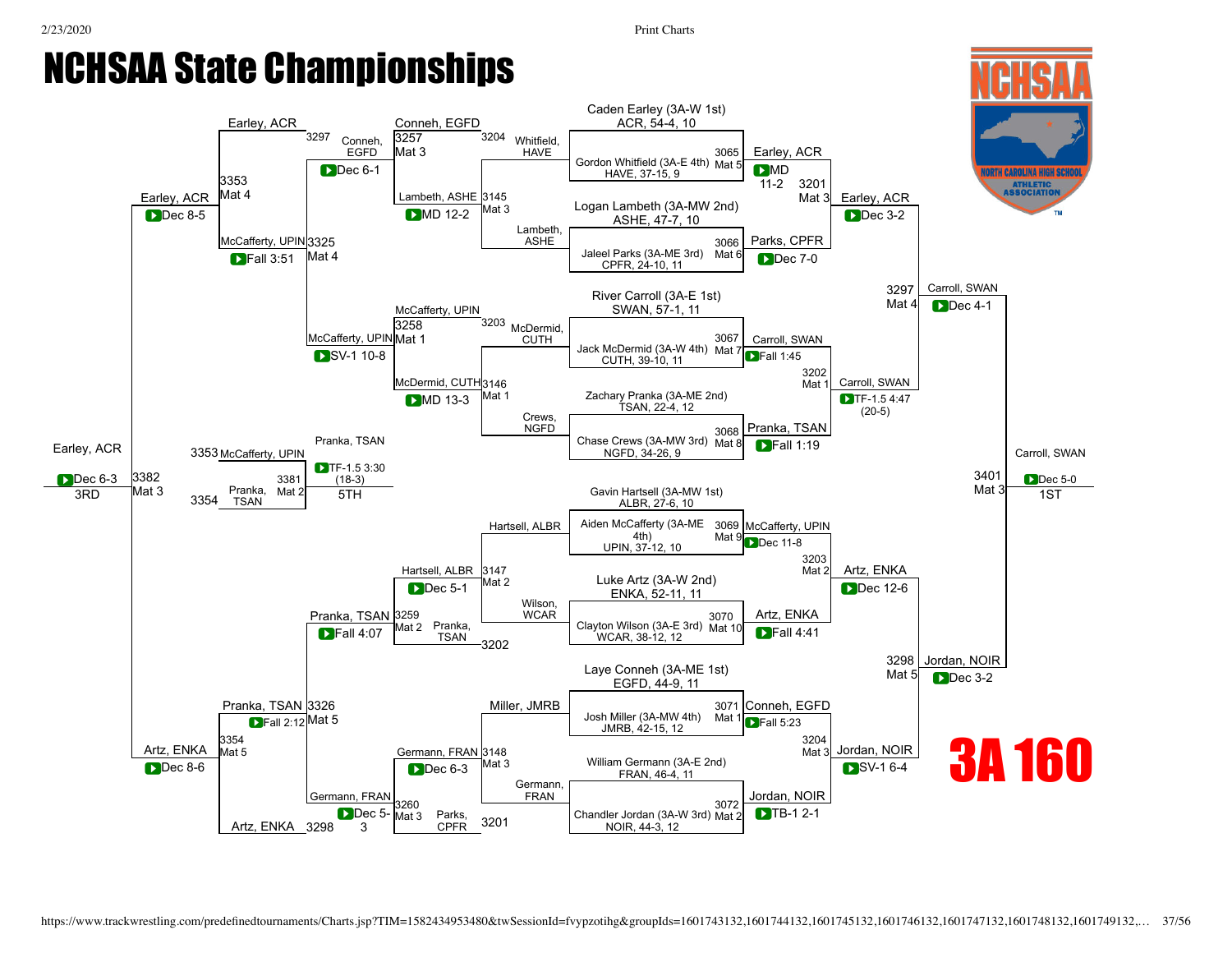#### NCHSAA State Championships Auden [Brennan](javascript:viewProfile(452033009)) (3A-W 1st) WEHE, 48-6, 12 [Swinson](javascript:viewProfile(7408076)), NWCB<br>3299 [Elwonger](javascript:viewProfile(177258132)), NGFD<br>3261 3208 [3261](javascript:openBoutSheet(18,) [Elwonger](javascript:viewProfile(177258132)), [Decker](javascript:viewProfile(1133593132)), NGFD Mat 4 JMRB [3073](javascript:openBoutSheet(1,) [Brennan,](javascript:viewProfile(452033009)) WEHE Griffin [Decker](javascript:viewProfile(1133593132)) (3A-MW 4th) Mat 3<br>
JMRB, 29-21, 10  $MID$ <br> $14-1$ TH CAROLINA HIGH SCI JMRB, 29-21, 10 [3355](javascript:openBoutSheet(25,) [3205](javascript:openBoutSheet(9,)<br>Mat 4 **ATHLETIC<br>ASSOCIATION** Mat 3 Pugh, ENKA [Rainey,](javascript:viewProfile(741926096)) JACK [3149](javascript:openBoutSheet(10,) [Brennan,](javascript:viewProfile(452033009)) WEHE Razel [Rainey](javascript:viewProfile(741926096)) (3A-E 2nd) Mat 4 **D**ec 11-5 Mat 4 Frace Native (SA-L 2 Fall 2:15  $\bigcup$  Fall 2:15  $\bigcup$   $\bigcup$   $\bigcup$   $\bigcup$   $\bigcup$  Dec 11-5  $\bigcup$  Mat 4  $\bigcup$  Razel Nalliey (JA-L 2110) **Dec** 11-5 Dec 1-0 [Rainey,](javascript:viewProfile(741926096)) Pugh, ENKA [3327](javascript:openBoutSheet(23,) JACK [3074](javascript:openBoutSheet(2,)<br>Mat 4 [Pettine,](javascript:viewProfile(441861132)) UPIN Dec 1-0 Mat 3 Colin [Pettine](javascript:viewProfile(441861132)) (3A-ME 3rd) Mat 4 Mat 3 Dec 8-7 UPIN, 42-17, 11 [3299](javascript:openBoutSheet(17,) [Brennan,](javascript:viewProfile(452033009)) WEHE Luke [Swinson](javascript:viewProfile(7408076)) (3A-MW 1st) Mat 4 **D**MD 8-0 Pugh, ENKA NWCB, 33-12, 12 <sup>3207</sup> [Whitworth](javascript:viewProfile(1377929096)), [3262](javascript:openBoutSheet(19,) Pugh, ENKA Mat 1 [3075](javascript:openBoutSheet(3,) Pugh, ENKA Mat 1 STST STST DOrian Whitworth (3A-W 4th) Mat 5 [Swinson](javascript:viewProfile(7408076)), NWCB<br>
Dorian [Whitworth](javascript:viewProfile(1377929096)) (3A-W 4th) Mat 5 STST 2:29 STST, 40-19, 11 [3206](javascript:openBoutSheet(11,)<br>Mat 1 [Whitworth](javascript:viewProfile(1377929096)), STST [3150](javascript:openBoutSheet(12,) [Swinson,](javascript:viewProfile(7408076)) NWCB Mat 1 Divine [Pipkins](javascript:viewProfile(1375451096)) (3A-ME 2nd)<br>Computer 23-6-12 Dec 5-3 **Fall 2:56** CPHL, 23-6, 12 [Pipkins](javascript:viewProfile(1375451096)), CPHL [3076](javascript:openBoutSheet(4,)<br>Mat 6 Weaver, DHCO Weaver, DHCO **Troy Weaver (3A-E 3rd)** Mat 6 Pugh, ENKA **D**Fall 1:02 Bancroft I, FIKE 3355 [Swinson](javascript:viewProfile(7408076)), NWCB DHCO, 52-10, 11  $\blacksquare$ Fall 4:37 [3384](javascript:openBoutSheet(28,) [3383](javascript:openBoutSheet(27,)<br>Mat **D**Fall 4:55 [3402](javascript:openBoutSheet(29,) **D**Dec 9-3 Mat 2 Weaver, 5TH 5TH Mat 3  $3RD$  Mat 2  $25C$  Neaver, Mat 4 5TH 1ST DHCO 3356 FIKE, 51-0, 12 [Manning](javascript:viewProfile(1608283132)), EGFD [3077](javascript:openBoutSheet(5,) Bancroft I, FIKE Isaiah [Manning](javascript:viewProfile(1608283132)) (3A-ME 4th) Mat 7  $TF-1.5$ EGFD, 45-10, 12 2:30 (18-3) [3207](javascript:openBoutSheet(13,) Petroff, CONC [3151](javascript:openBoutSheet(14,) Mat 2 Bancroft I, FIKE Garrett Pugh (3A-W 2nd) Mat 2  $\sum_{\text{Dec 6-5}}^{\text{Mac 6-5}}$  Mat 2 Galiett Fught (5A-VV 2hu) TF-1.5 3:17 (18-3) Petroff, CONC Pugh, ENKA Weaver, DHCO [3263](javascript:openBoutSheet(21,) [3078](javascript:openBoutSheet(6,)<br>Mat 8 **Peter Petroff (3A-MW 3rd)**<br> **Peter Petroff (3A-MW 3rd)** Mat 8 Mat 2 Weaver, Eall 1:00 Mat 2 Weaver,<br>CONC, 33-7, 12 Dec 3-1 DHCO 3206 [3300](javascript:openBoutSheet(20,) Bancroft I, FIKE Jaden Paul (3A-ME 1st) Mat 5 **DMD** 21-8 CPFR, 37-10, 10 Coble, SNSH | 3079 | Paul, CPFR Weaver, DHCO [3328](javascript:openBoutSheet(24,) [3079](javascript:openBoutSheet(7,) Luke Coble (3A-E 4th) Mat 9 **D** Fall 1:28 Mat 4 **Fall 1:28** Mat 9 **Fall 1:28** Mat 9 **Fall 1:28** Mat 9 **Fall 1:28** Mat 9 **Fall 1:28** Mat 9 **Fall 1:28** Mat 9 **Fall 1:28** Mat 9 **Fall 1:28** Mat 9 **Fall 1:28** Mat 9 **Fall 1:28** Mat 9 **Fall 1:28** Mat 9 Mat **Dec** 10-3 SNSH, 31-8, 11 [3356](javascript:openBoutSheet(26,) [3208](javascript:openBoutSheet(15,)<br>Mat 3 Paul, CPFR Paul, CPFR Mat 4 [Carroll,](javascript:viewProfile(1755819009)) CUTH [3152](javascript:openBoutSheet(16,) 3A 170 Owen [Elwonger](javascript:viewProfile(177258132)) (3A-MW 2nd) Mat 3 **DFall 3:16**  $\bigtriangledown$  Fall 3:16  $\bigtriangledown$  Fall 0:44  $\bigtriangleup$  Fall 0:44  $\bigtriangleup$  Fall 0:44  $\bigtriangleup$  Fall 0:44  $\bigtriangleup$  Fall 0:44  $\bigtriangleup$  Fall 0:44  $\bigtriangleup$  Fall 0:44  $\bigtriangleup$  Fall 0:44  $\bigtriangleup$  Fall 0:44  $\bigtriangleup$  Fall  $\bigtriangleup$  Fall  $\bigtriangleup$  Fall 0:44  $\bigtriangleup$  F **Dec** 10-7 **D**Fall 0:44 NGFD, 52-10, 12 [Carroll](javascript:viewProfile(1755819009)), [Pettine,](javascript:viewProfile(441861132)) UPIN **CUTH** [Elwonger,](javascript:viewProfile(177258132)) NGFD [3264](javascript:openBoutSheet(22,) [3080](javascript:openBoutSheet(8,)  $\blacksquare$ MD 10- $\blacksquare$ Mat 3 Pettine,  $\blacksquare$   $\blacksquare$   $\blacksquare$  Tyler [Carroll](javascript:viewProfile(1755819009)) (3A-W 3rd) Mat 10  $\blacksquare$  $MDP$  10- $Mat3$ [Pettine](javascript:viewProfile(441861132)), **D**Fall 3:29 Mat 10 3205 UPIN Paul, CPFR 3300 1 CUTH, 20-9, 11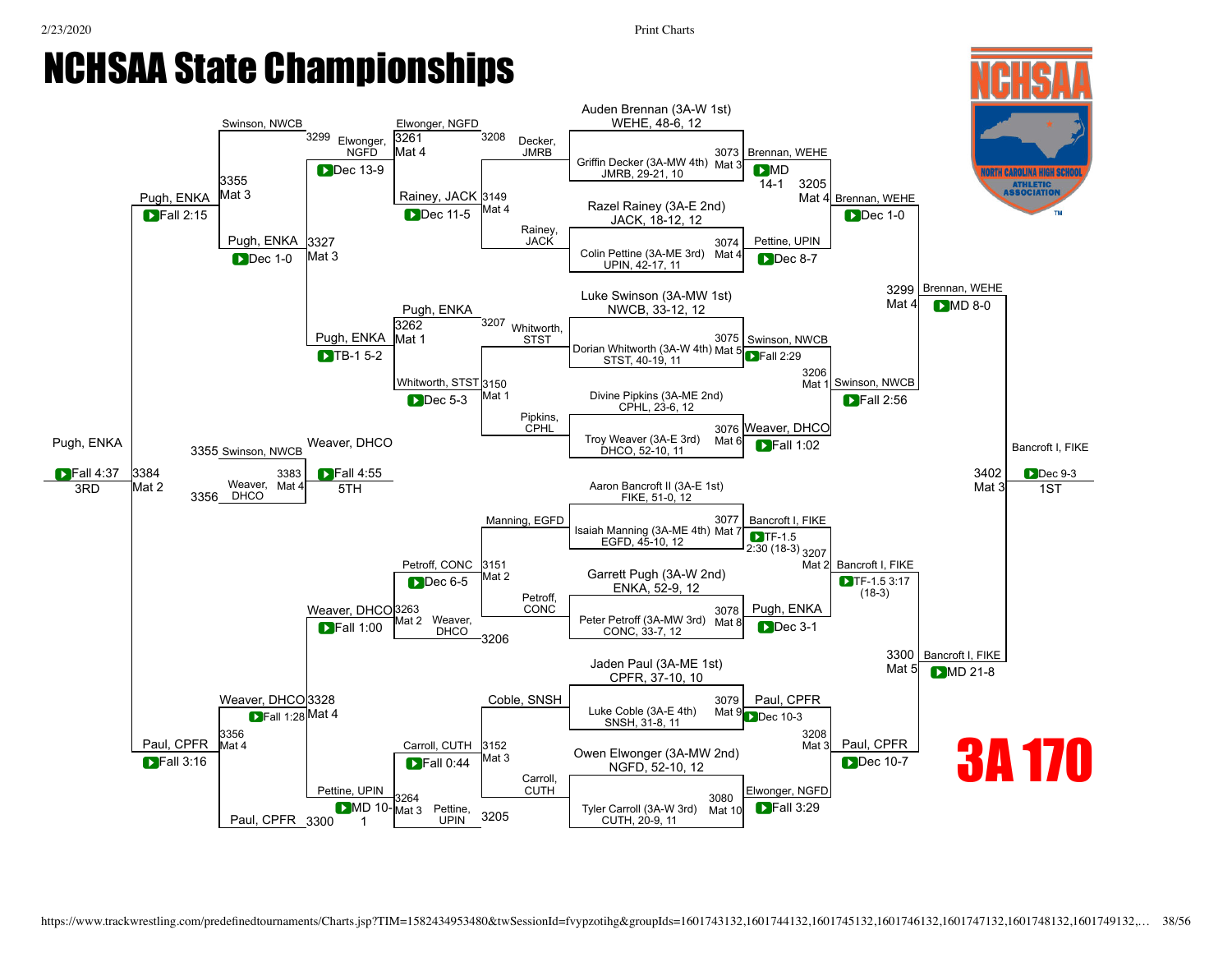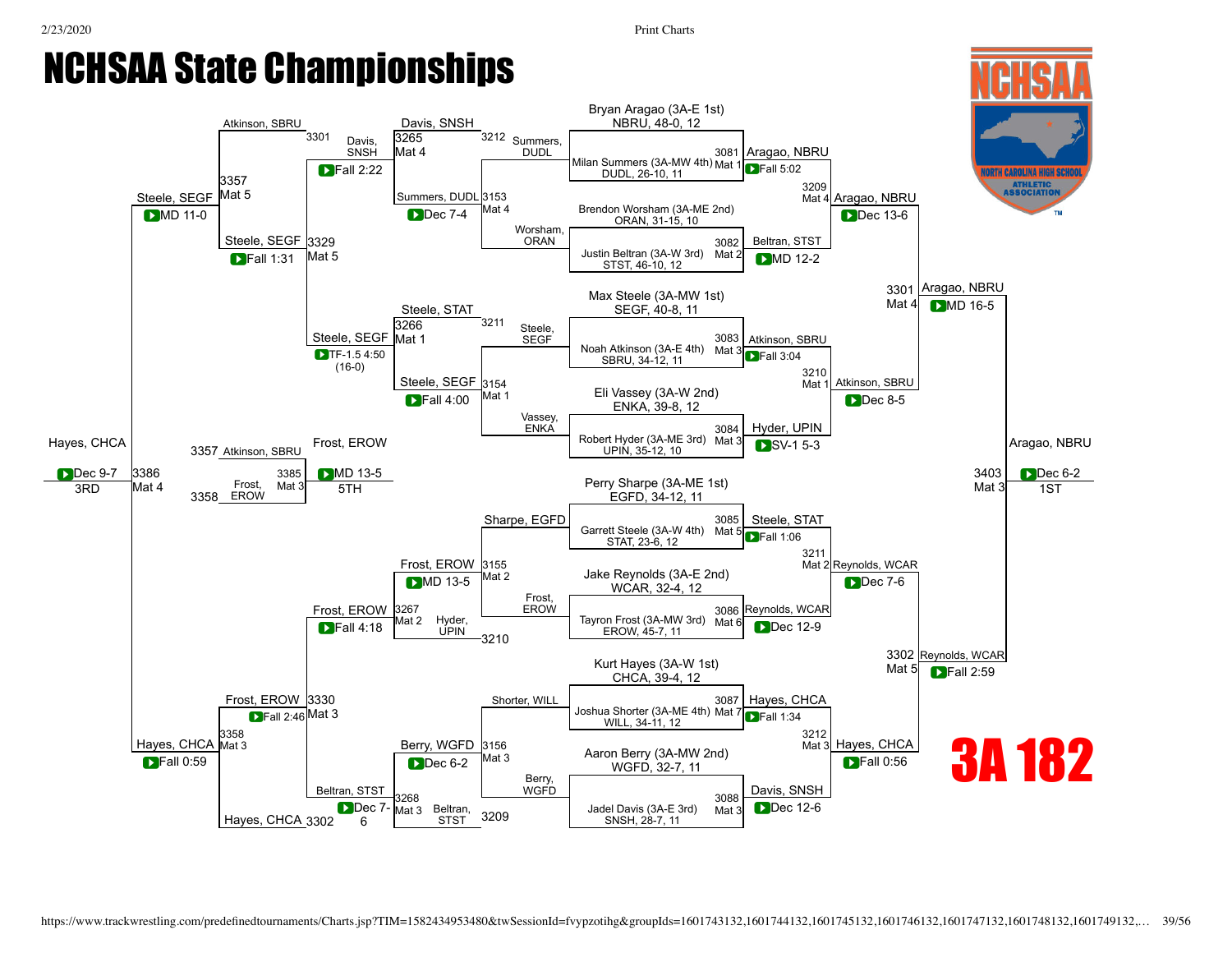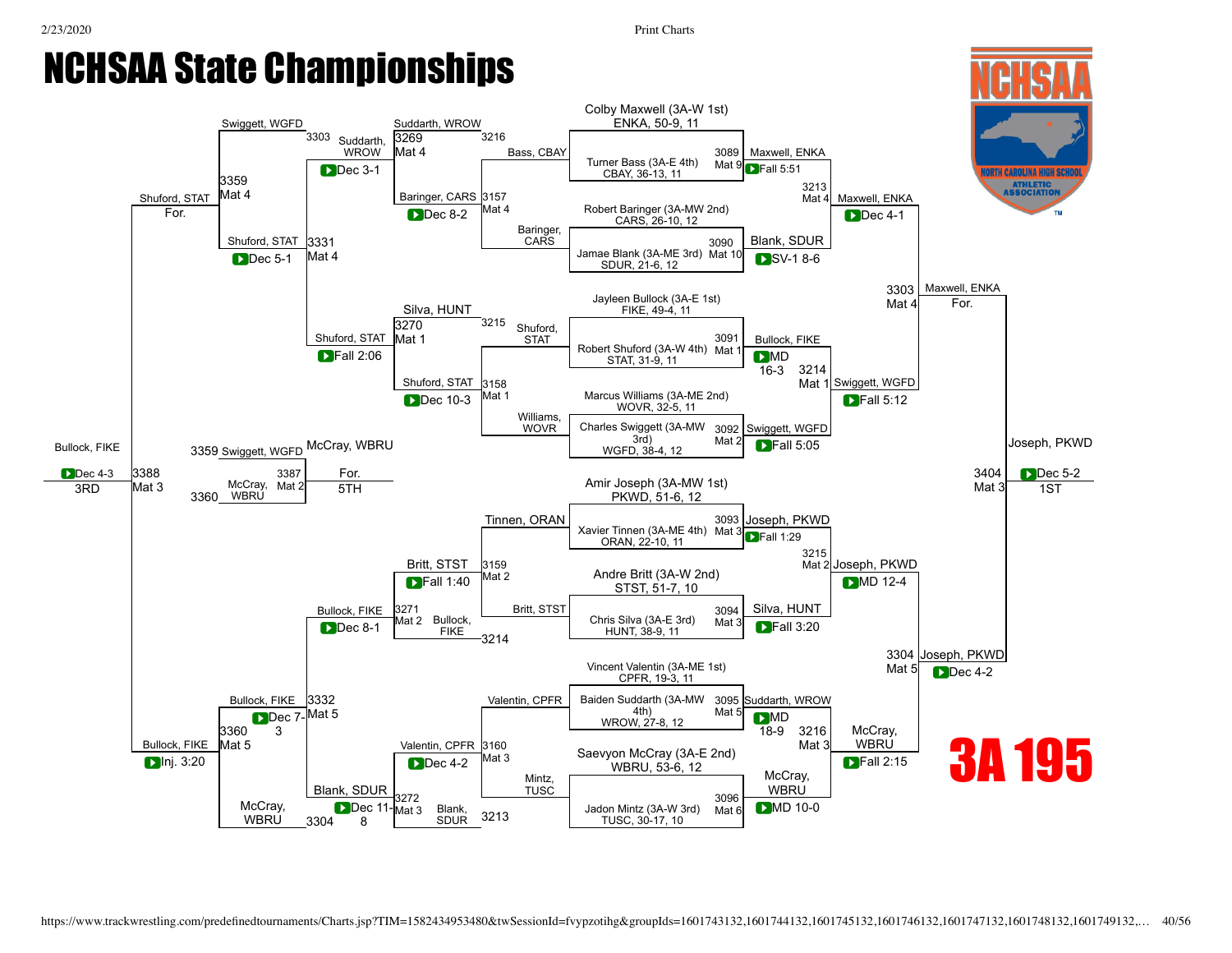1ST

#### NCHSAA State Championships Triston [Norris](javascript:viewProfile(955108096)) (3A-W 1st) NOHE, 58-4, 11 Barlow, NGFD<br>3305 McCalop, SEGF [3273](javascript:openBoutSheet(18,) 3220 McCalop, SEGF Mat 4 Hill, NWCB [3097](javascript:openBoutSheet(1,)<br>Mat 7 [Norris](javascript:viewProfile(955108096)), NOHE Andre Hill (3A-MW 4th)  $\begin{array}{|c|c|c|c|}\n\hline\n\end{array}$  Fall 3:24  $\begin{array}{|c|c|c|}\n\hline\n\end{array}$  Mode Hill (3A-MW 4th) Mat 7 **D** F  $TRall 1:16$ TH CAROLINA HIGH SCI [3361](javascript:openBoutSheet(25,) [3217](javascript:openBoutSheet(9,) **ATHLETIC**<br>ASSOCIATION Barlow, NGFD Mat 3 Hill, NWCB [3161](javascript:openBoutSheet(10,) Mat 4 [Norris](javascript:viewProfile(955108096)), NOHE Mat 4 Terrence Raspberry (3A-E 2nd) SNSH, 17-3, 11 **SNSH, 17-3, 11** SNSH, 17-3, 11 D Fall 1:22 | Some Law Contract 1 Dec 8-3 Mat 4 Ferrence Raspberry (3A-E 2nd)<br>SNSH, 17-3, 11 Dec 8-3 **DFall 3:10** Raspberry, McCalop, SEGF [3333](javascript:openBoutSheet(23,) **SNSH** [3098](javascript:openBoutSheet(2,) Vickers, EGFD SV-1 4-2 Mat 3 Jacob Vickers (3A-ME 3rd) Mat 8 Mat 3 Dec 8-5 EGFD, 46-12, 11 [3305](javascript:openBoutSheet(17,) [Norris,](javascript:viewProfile(955108096)) NOHE Jacob Barlow (3A-MW 1st) Mat 4  $\blacksquare$  Fall 2:45 [Jones,](javascript:viewProfile(1414915096)) TOPS NGFD, 62-3, 12 <sup>3219</sup> [Stuppnig](javascript:viewProfile(5723107)), McGhee. [3274](javascript:openBoutSheet(19,) SDUR Mat 1 [3099](javascript:openBoutSheet(3,) Barlow, NGFD Mat  $9$  Fall 2:24 **Example 2** Dec 11-4 CHCA. 19-12. 11 CHCA, 19-12, 11 [McGhee,](javascript:viewProfile(1688425132)) [3218](javascript:openBoutSheet(11,) SDUR [3162](javascript:openBoutSheet(12,) Mat 1 Barlow, NGFD Fall 2:04 Mat 1 Xavier [McGhee](javascript:viewProfile(1688425132)) (3A-ME 2nd) Mat 1  $\blacksquare$ Fall 2:04 **D**Fall 1:24 SDUR, 18-5, 12 [McGhee](javascript:viewProfile(1688425132)), SDUR [3100](javascript:openBoutSheet(4,)<br>Mat 7 [Waiau,](javascript:viewProfile(1162961132)) HAVE Minacapell, McCalop, SEGF **EXECUTE:** Derek [Waiau](javascript:viewProfile(1162961132)) (3A-E 3rd) Mat 7 [Hardy,](javascript:viewProfile(1331270096)) PKWD **Dec 6-4** CPFR 3361 McCalop, SEGF HAVE, 38-13, 11 **DFall 1:18** D Fall 1:18 3390 3405 3389 D Fall 0:59 2 3389 D Fall 0:59 2 3405 A Love of 2.4 F 1.11 3390 3405 D F [3390](javascript:openBoutSheet(28,) [3389](javascript:openBoutSheet(27,)<br>Mat **DFall 0:59** [3405](javascript:openBoutSheet(29,) **D**Fall 2:52 Alex [Jones](javascript:viewProfile(1414915096)) (3A-E 1st) Mat 2 Mat 3 3362 Hurt, NOIR 3RD 5TH TOPS, 30-12, 12 Uzzell, UPIN [3101](javascript:openBoutSheet(5,) [Jones](javascript:viewProfile(1414915096)), TOPS Jaheem Uzzell (3A-ME 4th) Mat 1 **D**Fall 5:06 UPIN, 16-6, 12 [3219](javascript:openBoutSheet(13,) Hurt, NOIR [3163](javascript:openBoutSheet(14,) Mat 2 [Hardy](javascript:viewProfile(1331270096)), PKWD Elijah Hurt (3A-W 2nd) Mat 2  $\blacksquare$ Fall 0:53  $\begin{array}{|c|c|c|c|c|}\n\hline\n\text{Fall 0:53} & \text{Mat 2} & \text{Eujat 1:lat (SAV 2:ld)} \\
\hline\n\text{NOIR, 41-10, 11} & & & \hline\n\end{array}$ **DMD** 12-1 Hurt, NOIR [3275](javascript:openBoutSheet(21,) Hurt, NOIR [3102](javascript:openBoutSheet(6,)<br>Mat 2 [Hardy](javascript:viewProfile(1331270096)), PKWD Mat 2 Waiau,<br>
HAVE HAVE DEC 7-3 Mat 2<br>
PKWD 48-5 10 Mat 2 [Waiau,](javascript:viewProfile(1162961132))  $\begin{array}{|c|c|c|c|c|c|}\n\hline\n\end{array}$  PKWD, 48-5, 10 **DMD** 9-1 HAVE 3218 Minacapell, [3306](javascript:openBoutSheet(20,) **CPFR** Nick Minacapelli (3A-ME 1st) Mat 5 **Fall 4:46** CPFR, 32-2, 12 Minacapell, Hurt, NOIR [3334](javascript:openBoutSheet(24,) **CPFR** [Kittrell](javascript:viewProfile(1306093132)), EWAK [3103](javascript:openBoutSheet(7,) Luke [Kittrell](javascript:viewProfile(1306093132)) (3A-E 4th) Mat 3 Dec 9-Mat 4 Dec 9-Mat 4 Control of the CONTENT CONTROL CONTROL CONTROL CONTROL CONTROL CONTROL CONTROL CONTROL CONTROL CON<br>
EWAK. 36-11. 12 **D**Fall 0:32 EWAK, 36-11, 12 [3362](javascript:openBoutSheet(26,) 4 [3220](javascript:openBoutSheet(15,) Minacapell, **CPFR** [Hardy](javascript:viewProfile(1331270096)), PKWD Mat 4 [Kittrell,](javascript:viewProfile(1306093132)) EWAK [3164](javascript:openBoutSheet(16,) Mat: 3A 220 Alex McCalop (3A-MW 2nd) Mat 3 SV-14-2 **DUTB 3-2 DMD** 16-8 SEGF, 42-8, 10 [Webber](javascript:viewProfile(1510742132)), CRES [3104](javascript:openBoutSheet(8,) McCalop, SEGF

[Hardy](javascript:viewProfile(1331270096)), PKWD 3306

Vickers, EGFD [3276](javascript:openBoutSheet(22,)

**D**Fall 1:57

Mat 3 Vickers, EGFD

Clay Webber (3A-W 3rd) Mat 4<br>EGFD 3217 CRES, 35-12, 12

Clay [Webber](javascript:viewProfile(1510742132)) (3A-W 3rd)

Mat 4